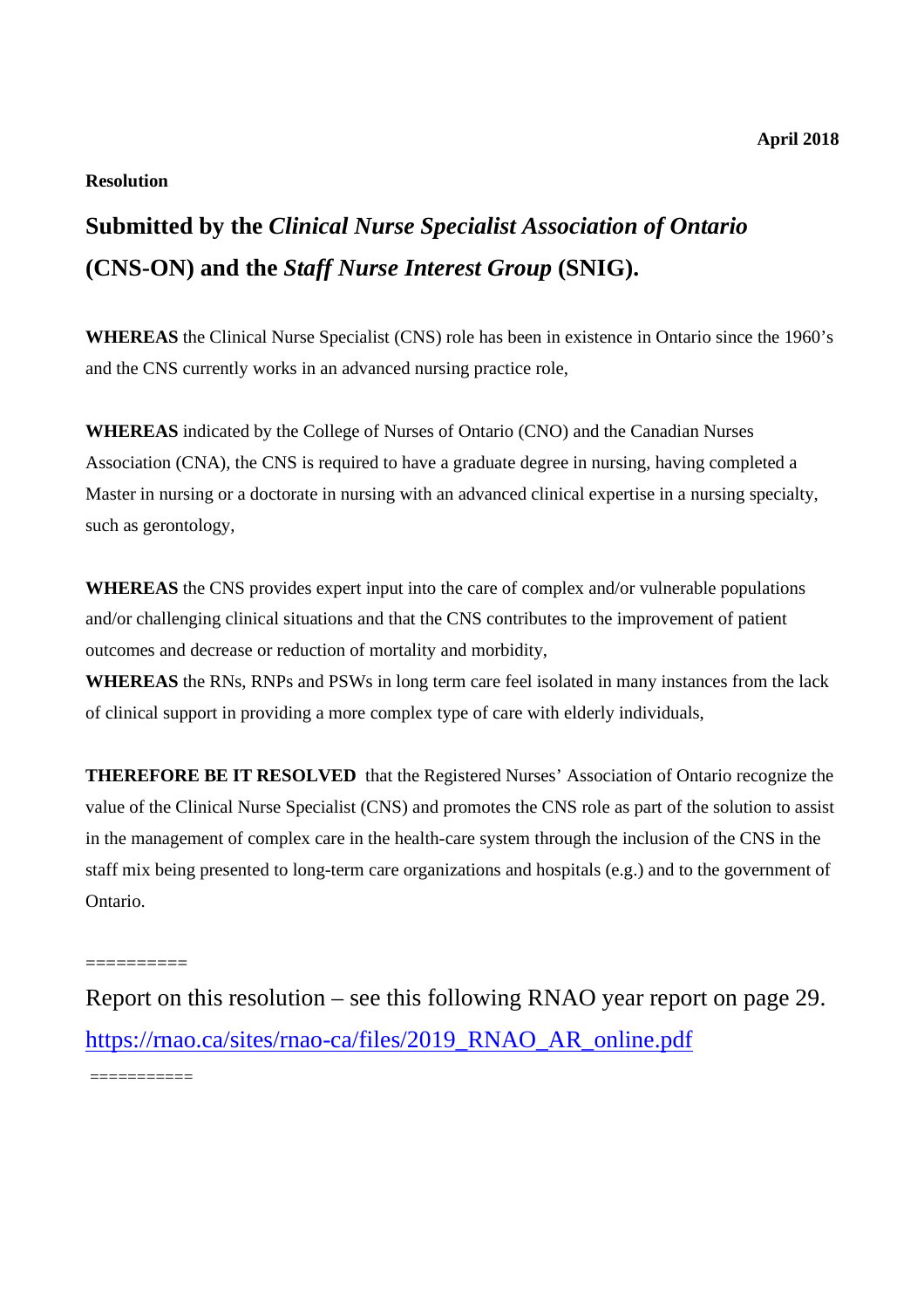## Backgrounder information for the resolution proposed by CNS-ON

With rapidly changing healthcare environments and complex patient care needs, the proposed solution appears to be an appropriate staff mix to meet the increasing needs of our complex and/or most vulnerable populations, e.g. elderly women and men. However, there appears to be a lack of inclusion of the Clinical Nurse Specialist (CNS) as a significant contributor in the staff mix being presented to healthcare organizations and the government of Ontario.

Clinical Nurse Specialists (CNSs) are significantly contributing to the Canadian healthcare system as advanced practice nurses who integrate and apply a wide range of theoretical and evidence-based knowledge. Education of the CNS is a Masters' degree in Nursing or a doctorate in Nursing with a clinical nursing specialty. The three spheres of CNS influence are patient/client sphere, nurse and nursing practice sphere, and organization/system sphere. According to Lewandowski et al. (2009), the three categories of substantive areas of CNS clinical practice which have been identified are:

- a) manage the care of complex and/or vulnerable populations,
- b) educate and support interdisciplinary staff and
- c) facilitate change and innovation within the healthcare system.

With regards to the management of the care of complex and/or vulnerable populations, CNSs are experts in a specialized area of nursing practice, e.g. in gerontology, and can provide clinical consultation to assist care teams to develop and evaluate the plan of care for individual patients or groups of similar patients with complex health needs. CNSs act as change agents at the nurse-patient level by promoting evidence-based nursing practice, at every level of the organization by advocating for policy change, and at the broader healthcare sector level to advocate for nursing and patient care needs. CNSs establish collaborative relationships with patients, families, healthcare professionals, administrators and other healthcare partners in order to positively impact nursing practice, patient care and policy. Furthermore, CNSs are nurse leaders who collaborate for optimal patient outcomes and who influence organizations to affect change and transformation of healthcare. For all of the above reasons, CNS should be explicitly included in the case mix as part of the solution in the management of care of complex and/or vulnerable populations in the healthcare system of Ontario.

With the support of the Clinical Nurse Specialist Association of Canada, CNSs have proven their value and continues to provide leadership to nursing colleagues, physicians, and other health care professionals. They are educated to include research and Best Practice Guidelines, in improving the care provided and to address systemic problems to enable nurses and health care professionals to provide a safer and more appropriate type of care in specific working environments with individuals facing a multitude of health problems.

#### References:

**Lewandowski, W., & Adamle, K. (2009).** Substantive Areas of Clinical Nurse Specialist Practice: A Comprehensive Review of the Literature. *Clinical Nurse Specialist Journal, 23* (2), 73-90. **CNA**. (2009). Position Statement: Clinical Nurse Specialist. http://www.cna-nurses.ca/CNA/documents/pdf/publications/PS104\_Clinical\_Nurse\_Specialist\_e.pdf CNO (2010). Registration guide. http://www.cno.org/reg/memb/pdf/amr\_guide\_2010.pdf **Canadian Nurses' Association (CNA) in both official languages (EN / FR)**  https://cna-aiic.ca/professional-development/advanced-nursing-practice https://cna-aiic.ca/~/media/cna/files/en/who\_is\_the\_cns\_webinar\_dec2013\_e.pdf?la=en https://cna-aiic.ca/en/professional-development/nurse-practitioner-and-clinical-specialists/clinical-nurse-specialists **Competencies** : (EN) **http://cna-aiic.ca/~/media/cna/files/en/clinical\_nurse\_specialists\_convention\_handout\_e.pdf http://cna-aiic.ca/~/media/cna/files/en/clinical\_nurse\_specialist\_role\_roundtable\_summary\_e.pdf http://cna-aiic.ca/~/media/cna/files/en/strengthening\_the\_cns\_role\_background\_paper\_e.pdf APN (CNS / NP)** https://cna-aiic.ca/~/media/cna/page-content/pdf-en/anp\_national\_framework\_e.pdf

https://cna-aiic.ca/~/media/cna/page-content/pdf-en/clinical-nurse-specialist-position-statement\_2016.pdf?la=en